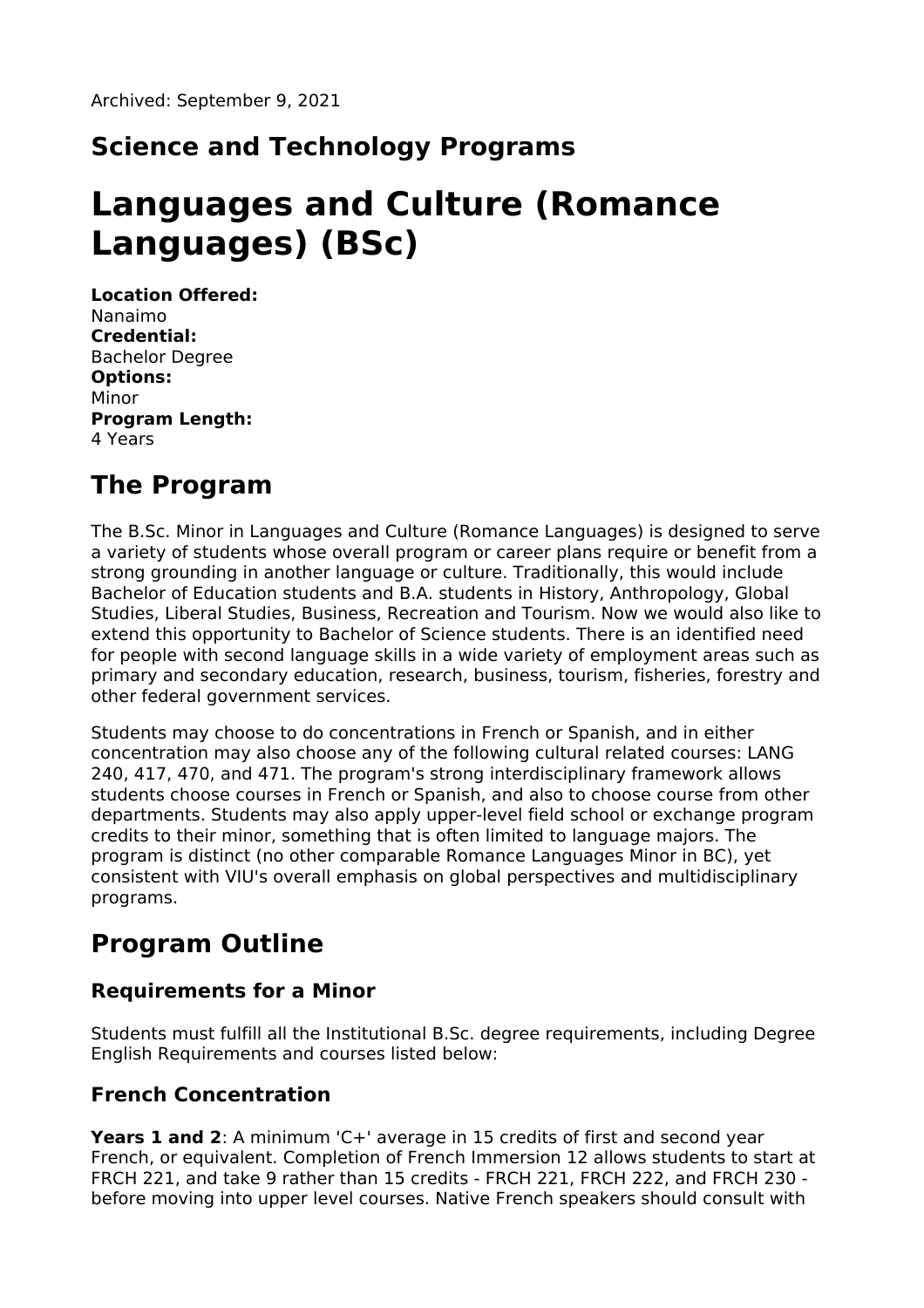department regarding eligibility.

| Years 1 and 2                                                                                            | Credits |
|----------------------------------------------------------------------------------------------------------|---------|
| <b>FRCH 121 - (Intermediate French I)</b>                                                                | В       |
| FRCH 122 - (Intermediate French II)                                                                      | з       |
| <b>FRCH 221 - (French Oral and Written Practice I)</b>                                                   | з       |
| <b>FRCH 222 - (French Oral and Written Practice II)</b>                                                  |         |
| FRCH 230 - (Introduction to Francophone Culture and Literature) or<br>LANG 240 - (The Romance Languages) | 3       |

**Note:** Students without French 12 must take FRCH 100 / FRCH 101 and/or FRCH 110 to meet the prerequisite for FRCH 121. (Prerequisite for FRCH 121 is French 12, or <sup>a</sup> 'B' in FRCH 101 or FRCH 110).

**Years 3 and 4**: A minimum 18 credits of third and fourth year French, Spanish, or Language courses.

| Years 3 and 4                                                                                                                                                                                                                                                                                                                                                                                                                                       | Credits |
|-----------------------------------------------------------------------------------------------------------------------------------------------------------------------------------------------------------------------------------------------------------------------------------------------------------------------------------------------------------------------------------------------------------------------------------------------------|---------|
| <b>FRCH 300 - (Critical Analysis and Writing Skills)</b>                                                                                                                                                                                                                                                                                                                                                                                            |         |
| FRCH 301 - (Oral Expression and Cultural Exploration in French)                                                                                                                                                                                                                                                                                                                                                                                     |         |
| and <i>four</i> courses from the following:<br>FRCH 320 - (French Normative Phonetics: Theory and Practice)<br>FRCH 330 - (Development of the Novel in French)<br>FRCH 437 - (Special Topics in French Literature)<br>FRCH 447 - (Special Topics in French Language)<br>LANG 417 - (Special Topics in Romance Culture)<br>LANG 470 - (Translation Theory I) and LANG 471 (Translation Theory II)<br>SPAN 417 - (Special Topics in Hispanic Culture) | 12      |

**Note 1:** Students may apply up to 6 credits of upper-level courses outside the Modern Languages department that are clearly relevant to the student's specialization, such as ENGL 405 - Inter-American Studies, LING 350 - Linguistics and the Dimensions, LBST 420 - The Modern Experience & Beyond (counts as 3 credits).

Other courses may also apply; consult with the Minor Program Coordinator for specific course approval. (Students may not count any course for required credit, in more than one program).

**Note 2:** Students may also apply up to 9 credits from <sup>a</sup> field school or exchange program with approval from the Department.

#### **Spanish Concentration**

**Years 1 and 2**: A minimum 'C+' average in 15 credits of first and second year Spanish, or equivalent. (Native Spanish speakers should consult with the department regarding eligibility).